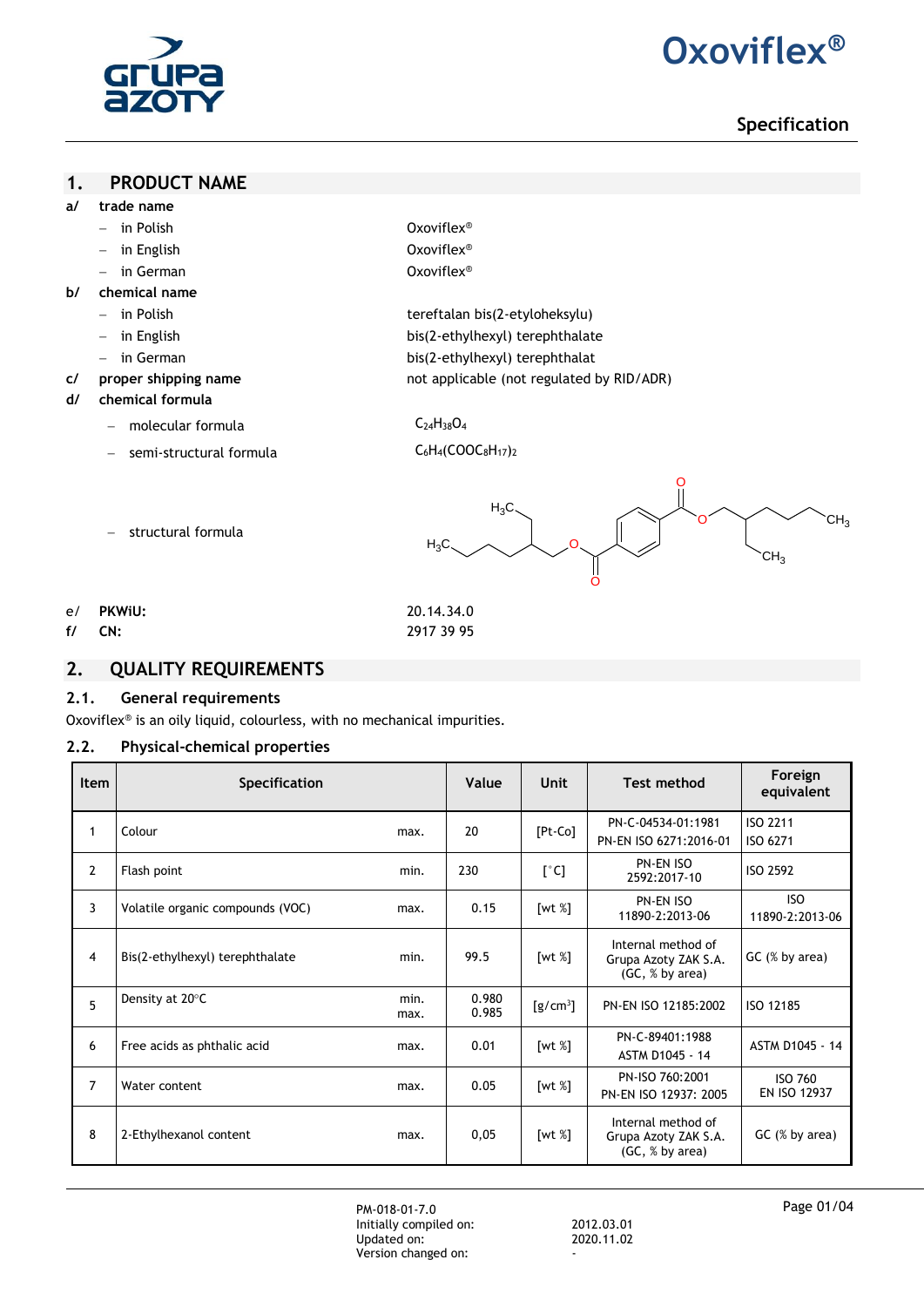



# **3. APPLICATION(s)**

Oxoviflex® is used as a plasticiser in the processing of plastics, and in the paint and varnish industry.

# **4. STORAGE STABILITY**

Oxoviflex® is chemically stable. When the storage and transport conditions as per sections 7) and 8) are observed, the product will maintain its quality parameters as per section 2) above over the period of 6 months from the date of loading.

## **5. QUALITY DOCUMENT**

Unless the client's order (or contract) demands otherwise, each shipment of the product shall be provided with the quality certificate to evidence that the product quality parameters satisfy the requirements listed in this Specification.

## **6. PACKING**

#### **6.1. General requirements**

Oxoviflex® is available in bulk shipments, in steel rail tank cars, in tank-containers, in road tankers or flexitanks. Other types of containers are also allowable if they protect the product sufficiently to maintain its quality and if they provide safety in transport, storage, handling and use. In that case, the client should:

- Submit the valid certificate which permits the use of that type of containers in storage and transport, or his own statement in writing on the subject.
- Place marking on the containers, in accordance with applicable regulations.

#### **6.2. Labelling applicable for client's unit containers**

**a/ According to Regulation (EC) № 1272/2008:**

- Not applicable - Oxoviflex® (bis(2-ethylhexyl) terephthalate) is not classified as dangerous by CLP/GHS regulations.

- **b/ According to RID/ADR:**
	- $-$  Not applicable Oxoviflex® (bis(2-ethylhexyl) terephthalate) is not classified as dangerous by RID/ADR.
- **c/ Inscription**
	- "Spent packages must be transferred to an authorised waste collecting company."
- **d/ Additional labelling required by national/local legislation**

## **7. STORAGE**

#### **7.1. Requirements for warehouses**

- Local exhaust ventilation systems, to eliminate vapours from the places of their emission, and general ventilation systems in rooms.
- Protection against accumulation of static electricity ignition of organic vapours may be initiated by any static discharge.
- Sprinkler systems, to cool down tanks/containers with water spray in case of fire.
- Liquid-impervious floors which make it possible to collect the spilled material and prevent its entry to the sewage system.
- $-$  The storage rooms should be cool and dry.

## **7.2. Storage conditions**

- Keep away from ignition sources No smoking.
- Keep container tightly closed, in cool and well ventilated places.
- $-$  Handle and open containers with care.
- Containers and tanks must be properly marked.
- Containers and tanks must be made of the materials which are resistant to the product attack.
- Hand-operated/portable fire-fighting equipment should be available in storage rooms.

#### **7.3. Recommendations for occupational hygiene**

- Avoid any direct contact with skin, eyes and clothing.
- Wash hands after handling the product.

#### **7.4. Recommendations for joint storage**

- Incompatible substances: strong oxidisers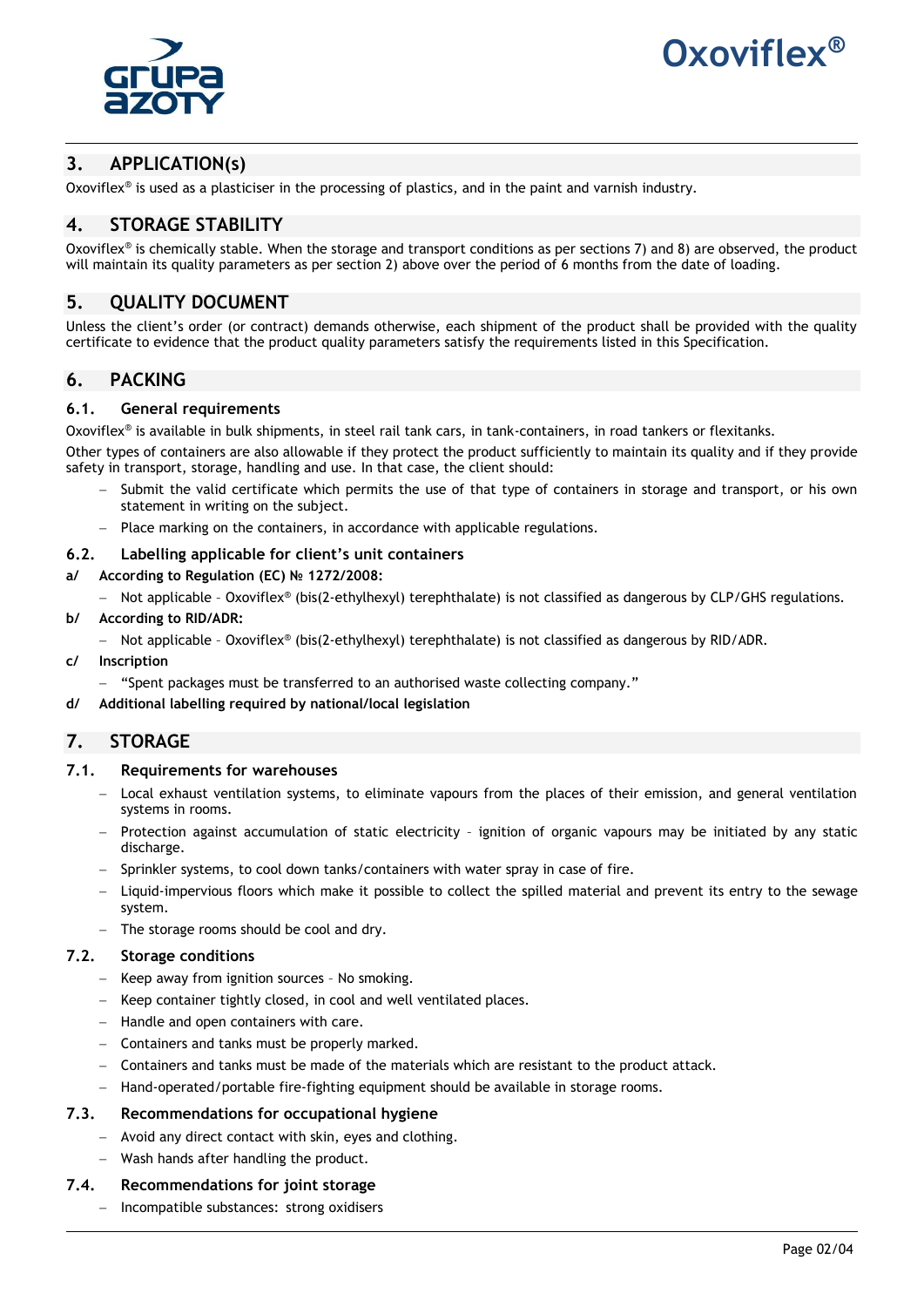



## **8. TRANSPORT**

#### **8.1. General requirements**

Oxoviflex® should be transported in rail tankers, in road tankers, in tank-containers, in flexitanks and/or in client's unit containers which meet the requirements as per Section 6.

The rail tankers, road tankers, tank-containers, flexitanks and unit containers must be leak-proof, technically serviceable and clean (they need to have valid washing/cleaning certificates).

Unit containers should be transported by covered means of transport.

Oxoviflex® may not be transported together with strong oxidisers and alkalies.

The product is not a dangerous goods in accordance with RID/ADR.

#### **8.2. Labelling applicable for means of transport as per RID/ADR**

Not applicable – Oxoviflex® (bis(2-ethylhexyl) terephthalate) is not classified as dangerous by RID/ADR.

## **9. OTHER INFORMATION**

## **9.1. Typical physicochemical properties**

| <b>No</b>      | Parameter                                                                                                                                                                                                                       | Value                                                                                                                                                                                                                                                                                                                                                                                                                                                                        | Unit                    |
|----------------|---------------------------------------------------------------------------------------------------------------------------------------------------------------------------------------------------------------------------------|------------------------------------------------------------------------------------------------------------------------------------------------------------------------------------------------------------------------------------------------------------------------------------------------------------------------------------------------------------------------------------------------------------------------------------------------------------------------------|-------------------------|
| $\mathbf{1}$   | Molar mass                                                                                                                                                                                                                      | 390.564                                                                                                                                                                                                                                                                                                                                                                                                                                                                      | g/mol                   |
| $\overline{2}$ | Refractive index                                                                                                                                                                                                                | 1.4900 - 1.4905                                                                                                                                                                                                                                                                                                                                                                                                                                                              |                         |
| 3              | Solubility in water                                                                                                                                                                                                             | 0.4                                                                                                                                                                                                                                                                                                                                                                                                                                                                          | $\mu$ g/dm <sup>3</sup> |
| $\overline{4}$ | Phthalates content::<br>bis(2-ethylhexyl) phthalate<br>di-n-octyl phthalate<br>di-n-butyl phthalate<br>benzyl n-butyl phthalate<br>diisodecyl phthalate<br>diisononyl phthalate<br>diisobutyl phthalate<br>di-n-hexyl phthalate | not detected, analytical method detection limit 0.0009<br>not detected, analytical method detection limit 0.0014<br>not detected, analytical method detection limit 0.0008<br>not detected, analytical method detection limit 0.0016<br>not detected, analytical method detection limit 0.0015<br>not detected, analytical method detection limit 0.0043<br>not detected, analytical method detection limit 0.0035<br>not detected, analytical method detection limit 0.0014 | % m/m                   |
| 5              | Dynamic viscosity<br>at 10°C<br>at $20^{\circ}$ C<br>at $30^{\circ}$ C<br>at $40^{\circ}$ C<br>at $60^{\circ}$ C<br>at $80^\circ$ C<br>at 100°C                                                                                 | 168.4<br>85.34<br>47.98<br>29.20<br>13.23<br>7.22<br>4.41                                                                                                                                                                                                                                                                                                                                                                                                                    | mPa*s                   |
| 6              | Saponification number                                                                                                                                                                                                           | 286.3                                                                                                                                                                                                                                                                                                                                                                                                                                                                        | mg KOH/g                |
| $\overline{7}$ | Melting point                                                                                                                                                                                                                   | $< -67.2$                                                                                                                                                                                                                                                                                                                                                                                                                                                                    | $^{\circ}$ C            |

## **9.2. Certyficates**

Oxoviflex® is Kosher-certified.